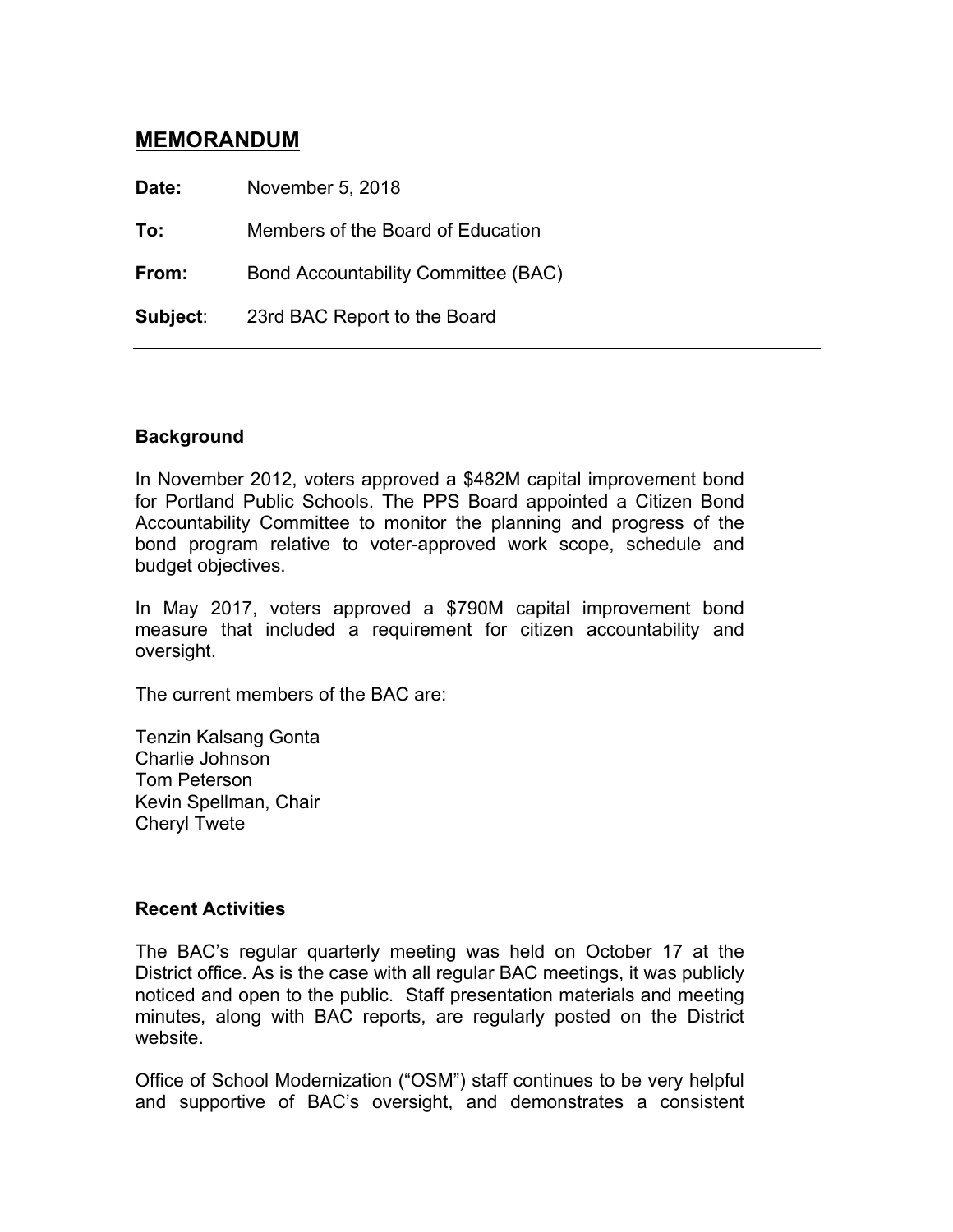commitment to transparency and clarity in its dealings with the Committee and its members.

No public comment was offered.

As this report is written, PPS staff is managing the following work:

- Construction work at Grant High School.
- Health and Safety work covered by the 2017 bond.
- Closeout of Phase 3 construction at Roosevelt High School.
- Final closeout at Franklin and Faubion schools.
- Planning and design work for Madison, Lincoln, and Benson High Schools and Kellogg Middle School.

Key positions within OSM (Director of Construction, Senior Project Manager for Benson HS, Construction Manager for Lincoln HS) remain unfilled and recruitment continues in the face of severe regional shortages of design and construction professionals. Since the BAC last met, management of the bond program has been further stretched by having Dan Jung take on management of Facilities & Asset Management, albeit on an interim basis. We applaud the extraordinary commitment of Dan and his key staff in assuming this additional load but we are very concerned about having an incomplete team managing a program that has so many challenges. We also cautioned staff to ensure that bond funds are not used for non-bond functions.

## **2012 Bond Program**

Work covered by the 2012 Bond is proceeding well despite significant challenges.

Construction at Grant High School continues at a significant pace with the major activities of roofing, interior framing and drywall underway. Current cost projections continue to show it to be completed within the current budget amount. However, project contingencies have been further depleted and there is now an expectation that the project will likely require a further injection from the program contingency. Fortunately, the program overall is still forecast to complete the current scope within available 2012 bond funds.

Clearly, completion of Grant constitutes the greatest remaining risk in the 2012 bond program, and we hope to have a more detailed cost and schedule update and forecast at our next meeting in January.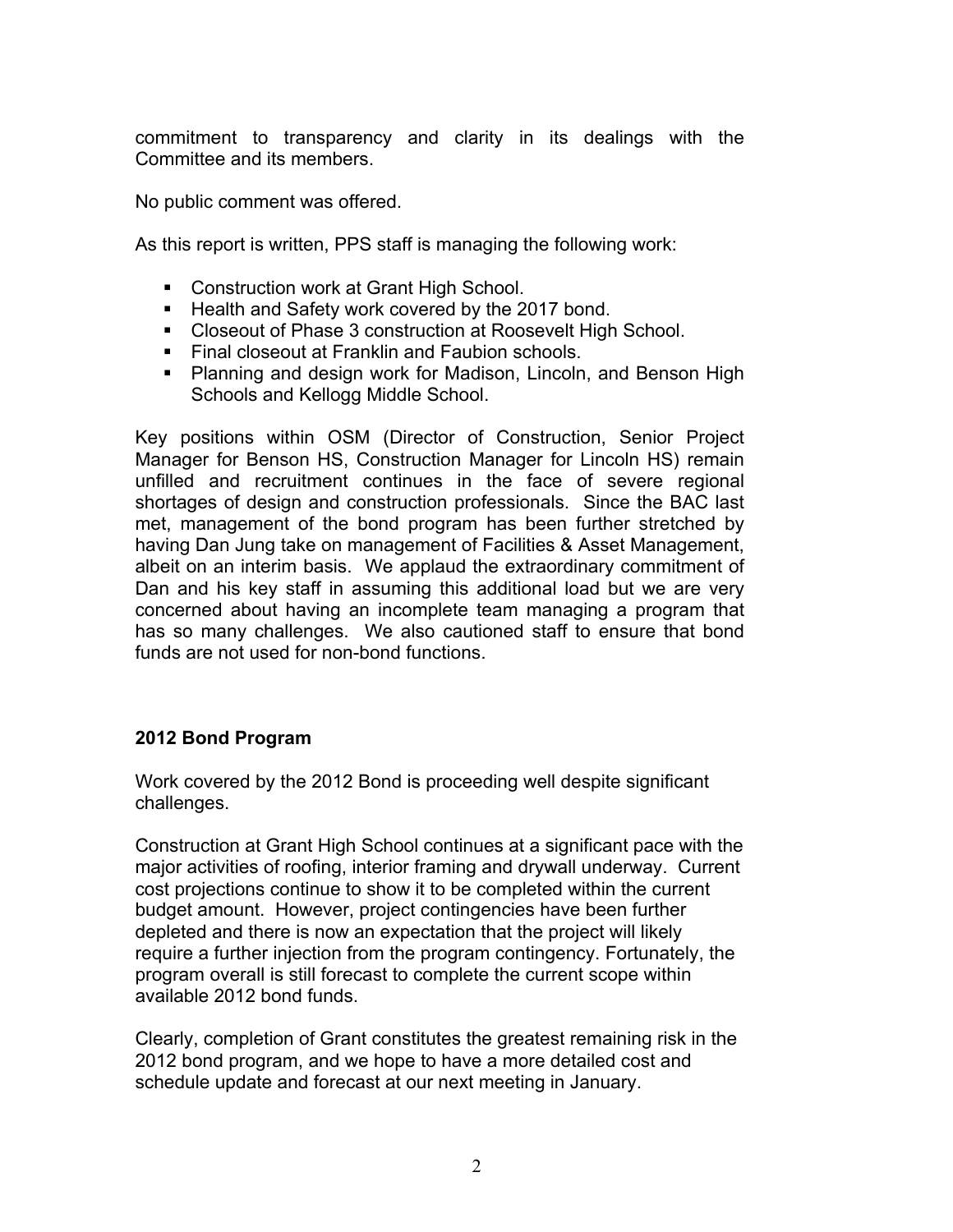As you know, a location for the Grant softball field has been determined and approved by the Board. Costs associated with that work are not budgeted or included in cost projections.

Closeout is still being addressed at Roosevelt High School, including issues related to the mechanical systems. Designers, contractors and PPS staff are working hard on identifying and rectifying the problems which seem to be exacerbated by the phased nature of the project. Estimated costs associated with Phase 4 have been removed from the project forecast that now anticipates beating budget by over \$5 million.

The District should take pride in the fact that the Roosevelt High School project has been honored with a DeMuro Award from Restore Oregon recognizing "creativity, persistence, and craftsmanship" in outstanding restoration projects. It is the only school project in the state to be so honored.

Franklin's final costs will be right on its \$113 million budget, and Faubion is still expected to run over slightly. The program overall is still forecast to complete the current scope within available 2012 bond funds.

## **2017 Bond Program**

The budget situation for the 2017 Bond program remains dire. As planning and design proceeds, OSM's current projections for Madison, Lincoln, Kellogg and Benson continue to show unfunded costs of \$190 million. (The cost report actually shows \$201 million but a budget reversal to remove the middle school conversion transfer will bring it back to \$190 million.)

Since our last meeting, the Board has brought clarity to bond budget uncertainty by approving revised budgets for Madison, Lincoln, and Kellogg at \$199 million, \$242 million, and \$60 million respectively. The funding of these overages has been removed from the Benson budget that will have to be replenished from some other source in the future.

The challenge at this point, of course, is to maintain the integrity of these revised budgets and to maintain the fiscal discipline necessary. OSM has committed to a number of strategies on these projects, recognizing the continuing significant cost effects of the over-heated regional design/construction market. A number of different value engineering and cost reduction exercises are being utilized in an effort to rein in any additional budget challenges; we are pleased with this approach and look forward to seeing the fruits of these efforts.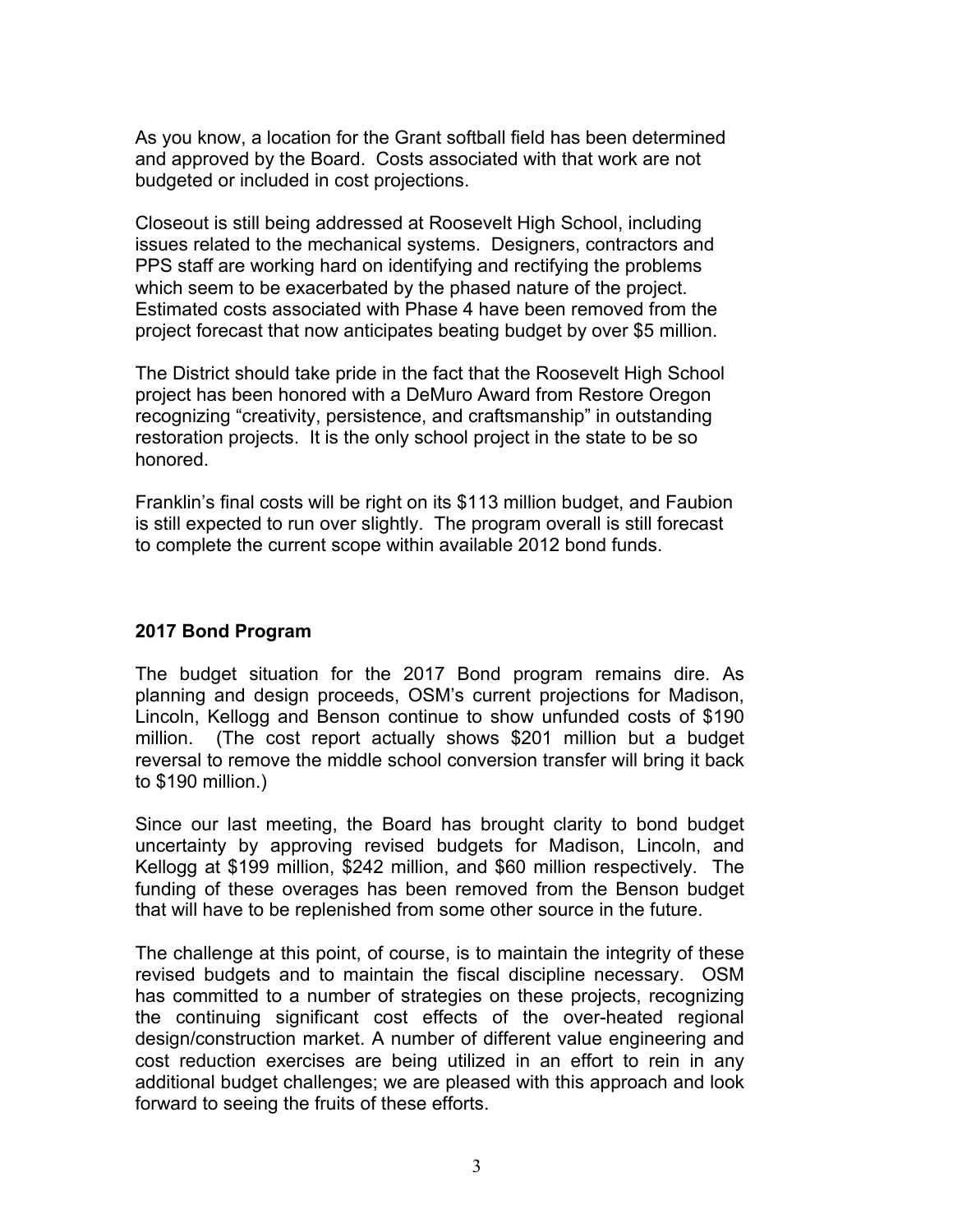Unfortunately, no additional work has been done on external validation of these project estimates that have blown the budgets so badly. We agree with OSM that using external data has significant limitations, but the fact remains that we need to know why we can find no examples from other districts with comparable costs. Is our pricing methodology different, or are the standards for PPS school buildings higher than others?

At our meeting, we received an update from the Madison design and construction team. Early teamwork has achieved significant cost savings and risk reduction, and that work continues. An outside contractor will produce an independent constructability review, and a peer review of the structural design is underway. The District's Construction Manager/General Contractor (CM/GC) also plans to engage in some different procurement strategies (early procurement of some more challenging trades) in addition to bringing the mechanical, electrical, plumbing, and fire systems subcontractors onto the team during preconstruction. A key upcoming deliverable will be the Design Development estimate which is due before year-end.

Significant coordination work is also ongoing as Grant prepares to leave the Marshall site and Madison moves in.

Design continues on Lincoln, and a CM/GC contractor has been selected to join the team. Early tasks will include validation of the current budget and addressing the technical challenges that are unique to the Lincoln site and project.

The Board has recently received an update on the Kellogg project, and the reasons behind the increased budget. Staff reported that part of the challenge has been the fact that the Middle School Ed Specs were reviewed, vetted and revised in parallel with the Kellogg design process. It's disappointing that we did not learn the lesson of the 2012 High School Ed Spec experience by ensuing that Ed Specs were completed prior to school design.

Design is also underway on Benson and an active and engaged Design Advisory Group has been formed. We are concerned, though, that development of the Ed Specs and Master Plan is continuing before the District's comprehensive CTE Plan is complete. This could have a major impact on Benson so, once again, we seem to be moving ahead before the foundation is in place.

Work on the Health and Safety packages has continued. The larger projects from last summer summer at Lewis (Interior seismic upgrades, ADA improvements, and fire sprinklers) and King (seismic roof upgrades,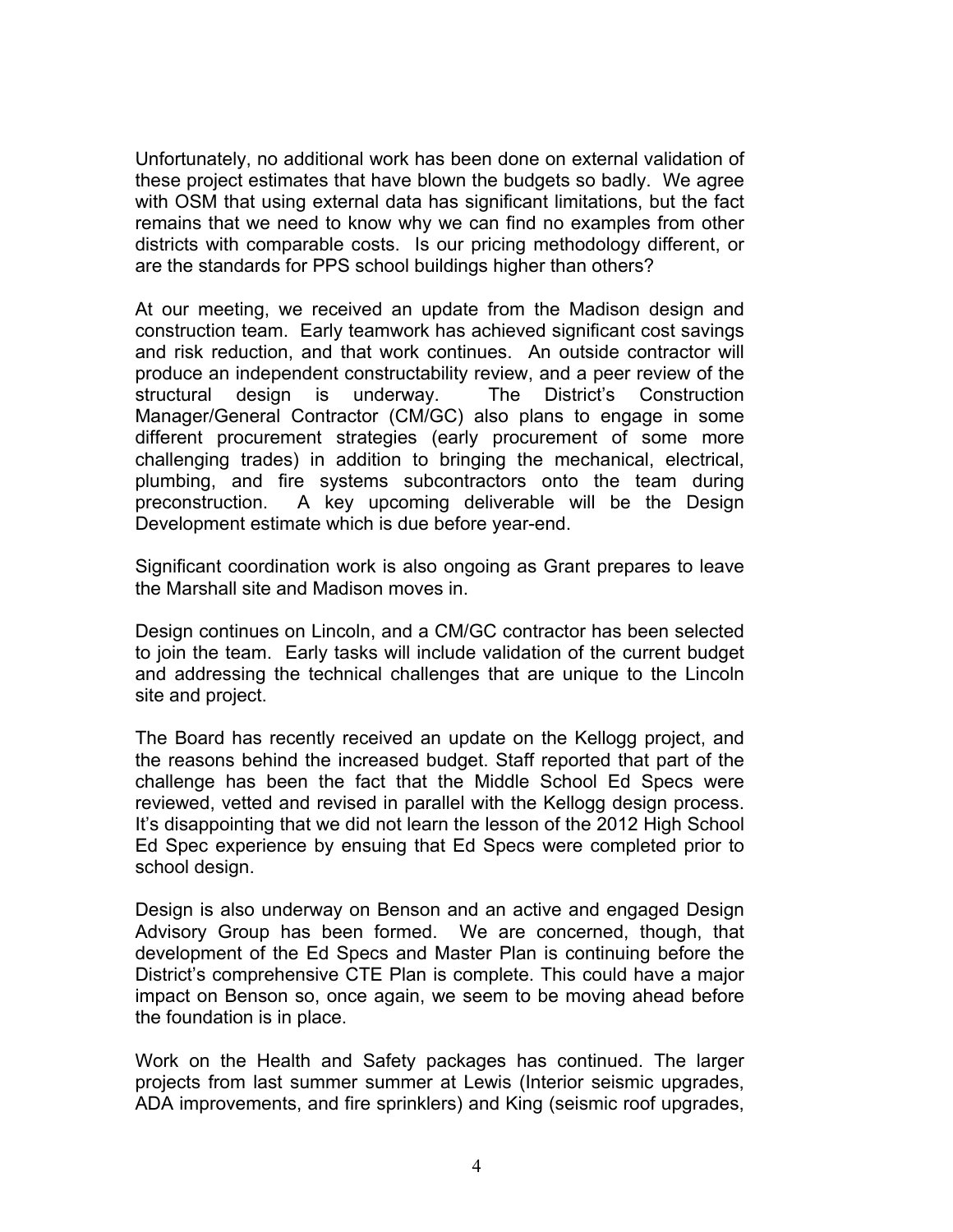fire sprinklers and alarm, ADA improvements, and elevator) are complete. The work at Fernwood (seismic roof upgrades, fire sprinklers, and ADA improvements) has experienced significant challenges that may impact OSM's approach to future summer projects. Work is planned for summer 2019 at Rigler, Jackson, Hayhurst, Sitton, and Chapman, with the goal being to bid these packages earlier in the year.

Large-scale asbestos abatement work (flooring replacement) at Jefferson and Chapman is complete, and early bidding for 2019 summer abatement work is scheduled for January. The limited availability of abatement contractors, and resultant pressure on pricing, may impact how many projects can be undertaken next summer.

Solicitation for painting contractors to augment PPS crews' work on lead paint stabilization is underway while work on Phase 1 priority locations continues. The challenge is significant since work cannot occur while schools are in session, and 10,000 priority locations have been identified.

We also briefly discussed the need for better communication with the public on what H&S work has been completed, and what is planned for the future.

#### **Other Issues**

*Equity*. Results are still being tracked at the project level but, overall, the two bond programs are now combined. Certified business participation has ticked up again and is now at a cumulative 17%. The District's aspirational goal remains at 18%.

Apprentice trade hours are at 25%, well ahead of the 20% goal.

Goals for student engagement have been met for 2018, although every opportunity will be explored over the rest of the year.

*Safety.* We did not receive any safety data this quarter, but will be sure to get back on track next time.

*Audits.* The new performance audit team has started work by meeting with numerous stakeholders in the District, including BAC representatives. We look forward to continuing work with them as they ramp up their efforts.

It will be some time since our last performance audit (2017) due to the delayed procurement of the new team. The BAC has encouraged OSM